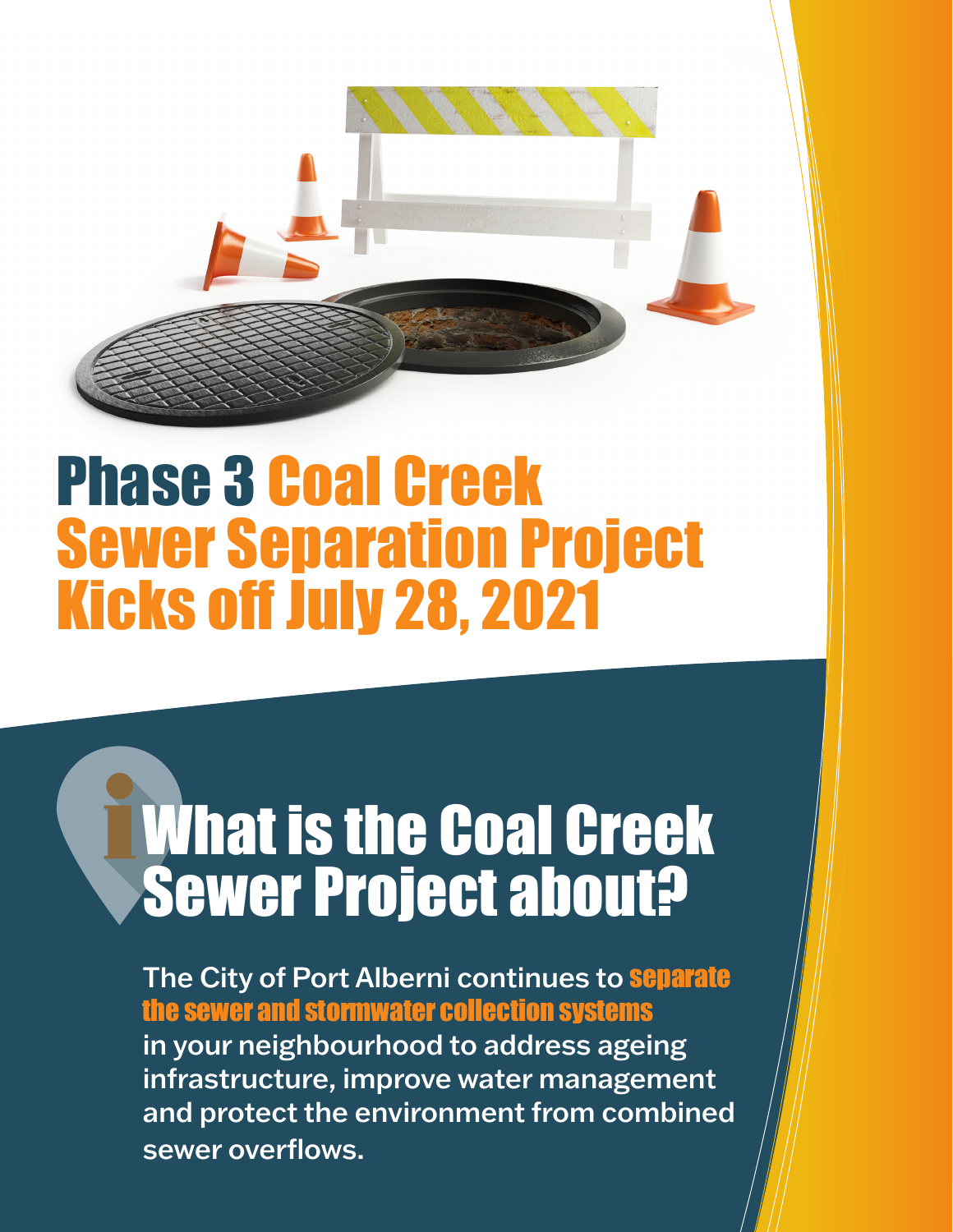## WHAT'S HAPPENING DURING PHASE 3 OF THE COAL CREEK SEPARATION PROJECT?

Starting July 28, 2021, City contracted crews will install approximately 825 metres of sanitary sewer pipe and 735 metres of storm drain pipe, as well as sanitary and storm services, catch basins and manholes, related equipment, and associated surface restoration in the area between 6th to 11th Avenue along Melrose Street.

This work is a continuation from Phases 1 and 2 of the Coal Creek Utility Replacement Project, which took place in 2017, 2018 and 2019.

## WHAT DOES THE CONSTRUCTION PLAN LOOK LIKE?

Crews will commence on Melrose Street and 6th Avenue and progress east toward Melrose Street and 11th Avenue (see the map below for reference). **This work generally includes:**

- » Separating existing combined sewer;
- » 825 metres of 200 to 375mm diameter sanitary sewer;
- » 735 metres of 250 to 675mm diameter storm sewer;
- » Storm and sanitary services;
- » Catchbasins and manholes; and,
- » Restoration (including seeding impacted green spaces and paving impacted roadways).

#### **To install the new sanitary sewer lines, storm sewers, catch basins and man holes, the following work activities will also be performed:**

- » Road grinding;
- » Excavating trenches;
- » Installing sewer and stormwater pipes;
- » Replacing short sections of watermain;
- » Backfilling excavated areas;
- » Connecting new mains to existing collection and distribution systems; and,
- » Performing commissioning activities including cleaning and testing.

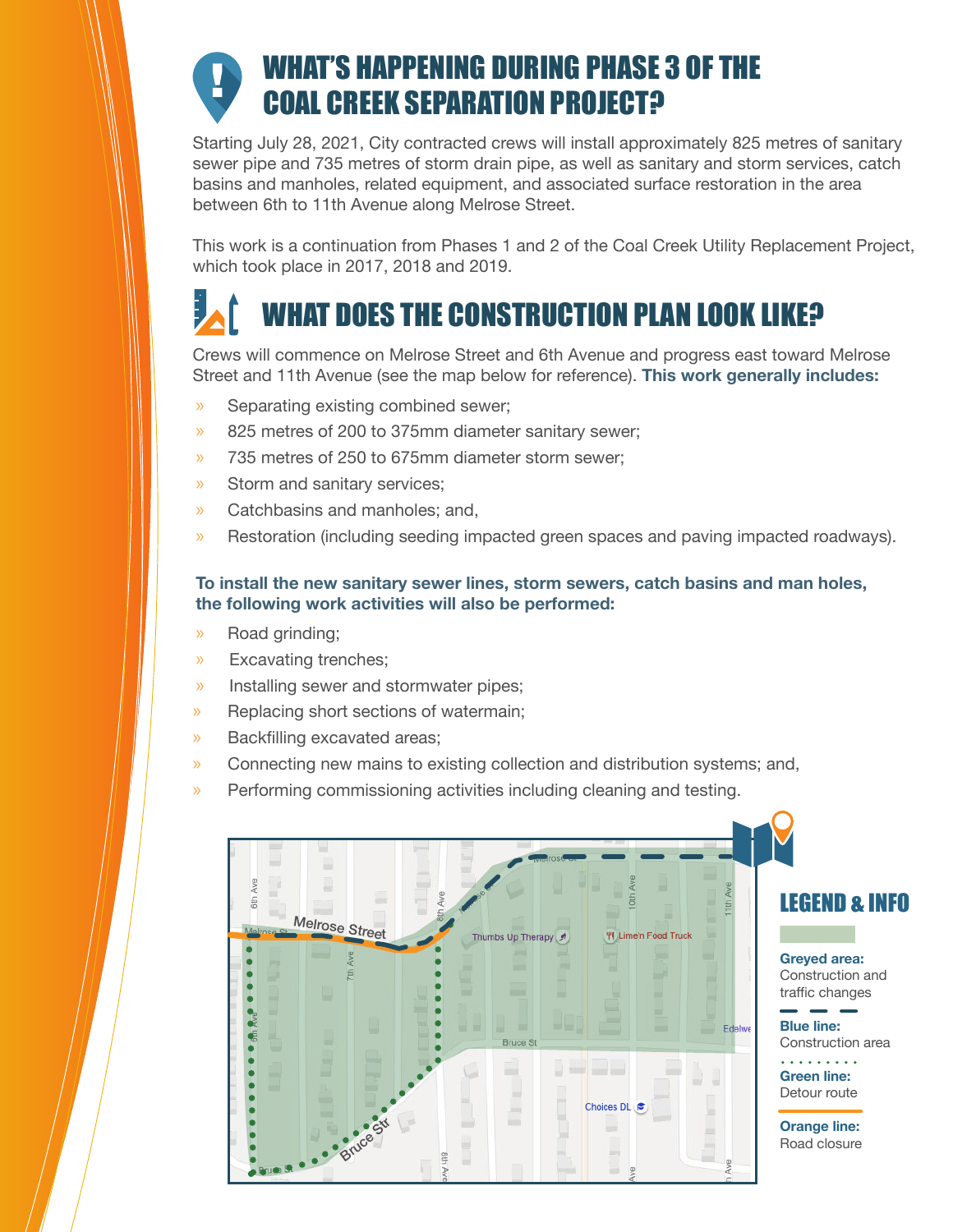## HOW WILL TRAFFIC BE IMPACTED IN THE CONSTRUCTION AREA?

During construction on Melrose Street, the street will be closed to regular traffic, with access for local traffic only. Barriers and signage will be in place and advanced notice will be provided to residents to allow them to make any necessary arrangements to accommodate the closure. Non-local traffic will be able to reach their destination via a detour on Bruce Street. The closure will allow construction to proceed much quicker and allow residents regular access sooner.

#### IMPACTS ON RESIDENTS, BUSINESSES, PEDESTRIANS, CYCLISTS & SAFETY

Construction activities will be limited in size and there will be no more than two trenches open at any one time for installation of utilities. Because of this, access to individual properties will be maintained throughout the Project for local traffic, and residences that front Melrose Street will still have access via laneways. Advanced notice will be provided to residents who may be affected by construction to ensure that necessary preparations can be coordinated.

We ask pedestrians, cyclists and motorists to follow the posted signage, use caution when in the area and be mindful of construction equipment moving through the site.

## WHAT'S THE 2021 PROJECT TIMELINE?





#### July 28/ last week of July

sanitary service work

Mobilization; video inspections of existing main; locates; sanitary & storm mains (6th - 9th) work

Sanitary & storm mains (6th - 9th); Melrose/Anderson

Nov 2021

### Aug 2021

## Sept 2021

#### Aug/Sept

July/Aug

Sanitary main (9th - 11th); installations; 10th Ave storm main; 9th Ave storm lead; 9th Ave sanitary & storm mains work; sanitary & storm services; catch basins; 10th Ave storm main;



#### Sept/Oct

Sanitary & storm mains (6th - 9th); sanitary main (9th -11th) sanitary & storm services; installations; 10th Ave storm main; catch basins; 6th to 9th Ave storm main & lane sanitary

## Nov 2021

#### Week 1 x 2 Nov

CCTV inspection; grout abandoned mains; paving; restoration; site cleanup; demobilization

## WORK HOURS

Work will generally occur Monday to Friday from 7 a.m. to 6 p.m. However, there may be times when crews will need to work longer hours or on weekends to maintain the construction schedule.

## SPECIAL **ACCESS**

If you have special access requirements, please contact the City to make arrangements during construction.

## GARBAGE DAY

On your scheduled pick-up day, roll your carts to the curb, and we will take care of the rest.

## NOISE

Work will comply with the City's noise bylaws or granted bylaw variances. The crews will work to reduce noise impacts where practical.